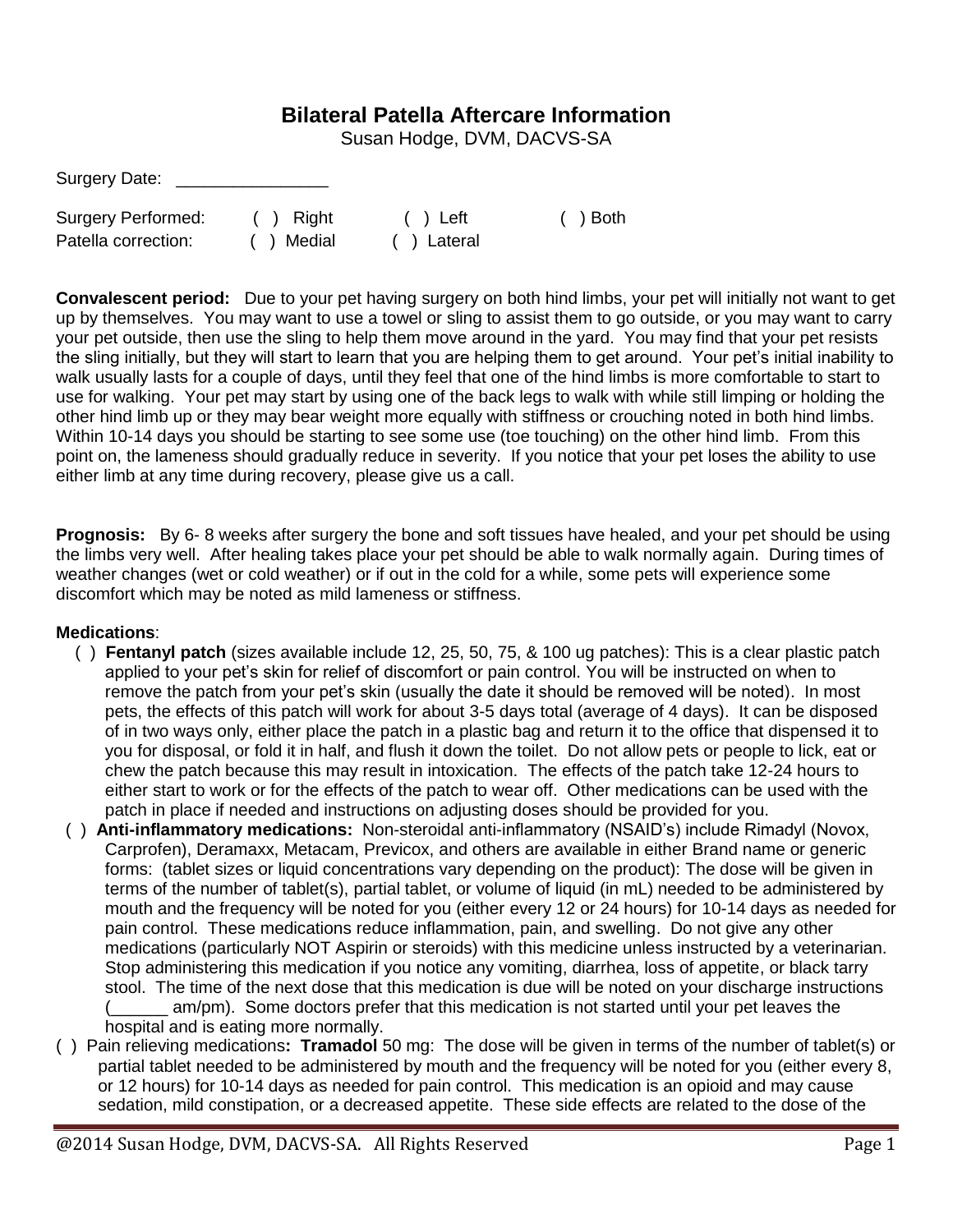medication. Please call your doctor if you have concerns about any side effects. If a Fentanyl patch has been applied to your pet, this medication may not be needed until the patch has been removed, however it can be started with the Fentanyl patch at half the recommended dose (unless already at ¼ tablet dose) if needed. Please call if you have additional questions or concerns.

( ) The first doses are due about 8-12 hours after removal of the Fentanyl patch

OR () The time of the next dose that this medication is due will be noted on your discharge instructions (  $am/m$ ).

- ( ) **Other: Antibiotics** may be administered if needed, depending on the case. The dose will be given in terms of the number of tablet(s)/capsule(s) needed to be administered by mouth and the frequency will be noted for you (either every 12 or 24 hours) for the appropriate number of days. Antibiotics would be used to prevent infection or treat contamination noted at the time of surgery. Any antibiotic may cause nausea, vomiting, or diarrhea. Most side effects can be minimized by administering the medication with food. The time of the next dose that this medication is due will be noted on your discharge instructions  $($  am/pm).
- ( ) Other:

**Exercise:** Limit activity to a large crate, baby playpen, or a small room without furniture for 8 weeks (food and water can be left in these to areas). Limit outdoor activity to very short leash walks for bowel and urinary purposes only for the next 8 weeks. Never leave your pet off the leash outside or take your pet off the leash outside during the recovery period. Do not allow jumping, climbing stairs, or roughhousing with other pets or people during the full length of recovery. Strenuous activity can breakdown the surgical repair, cause pain, break implants, or cause the incision to open, preventing successful recovery.

( ) Short walks are permitted on a leash only (10 minutes maximum). Do not leave your pet off the leash or unattended outside during the time of exercise restriction.

For Cats: ( ) Please do not let your pet outside during recovery.

( ) LITTER PAN – Use shredded paper or Yesterdays News for litter for 14 days.

**Incision:** Please check the incisions daily for problems including redness, swelling, pain, discharge, opening of the incision, or loss of staples or sutures. Please call if any of these problems are noted. Do not allow your pet to lick the incisions. Please use an Elizabethan collar obtained from us, your regular veterinarian, or a pet supply store to prevent licking at the incision. Another option is to place bitter apple solution around the incision several times a day to prevent licking. Your pet should return to Dr. Hodge in about 2 weeks to check the incisions. There may be small band-aid pads applied to the incisions, and these can be removed in 1-2 days or sooner if it falls off. The band-aids are intended to keep the incision clean while in the hospital.

- ( ) There are no external staples/sutures to be removed, but the incision should still be checked.
- ) There are staples/sutures that need to be removed in about 10-14 days.

**Physical Rehabilitation**: Physical therapy is recommended for optimal results.

- Initial therapy: Some swelling and bruising is expected to occur after surgery which may be noted about 2-3 days after surgery, especially at the knee and/or at the ankle joint, and it may take about 5-7 days for the swelling to fully resolve. You can help minimize swelling in the leg by applying a cold compresses to the incision site (leg) for the first few days. Place a cold pack on the leg 2-3 times daily for 10-15 minute sessions for the first 3 days after surgery if able. A plastic bag of frozen vegetables makes a good cold pack. On day 4, we recommend changing to a warm compress, which can be applied to the limb 2-3 times a day for 10-15 minutes if swelling is still present. \*\*\*\* The goal of the cold or warm therapy is to help relieve both pain and swelling, however if your pet fights or resists this treatment, do not continue as they will recover regardless of your ability to apply compresses to the limb.
	- ( ) Schedule suture/staple removal or an incision check in 10-14 days.
	- ( ) Contact us with additional questions about physical therapy.

( ) Other: Laser therapy can be initiated as soon as following surgery. Laser therapy can be used 2-3 times a week in the initial few weeks following surgery to help with healing if desired.